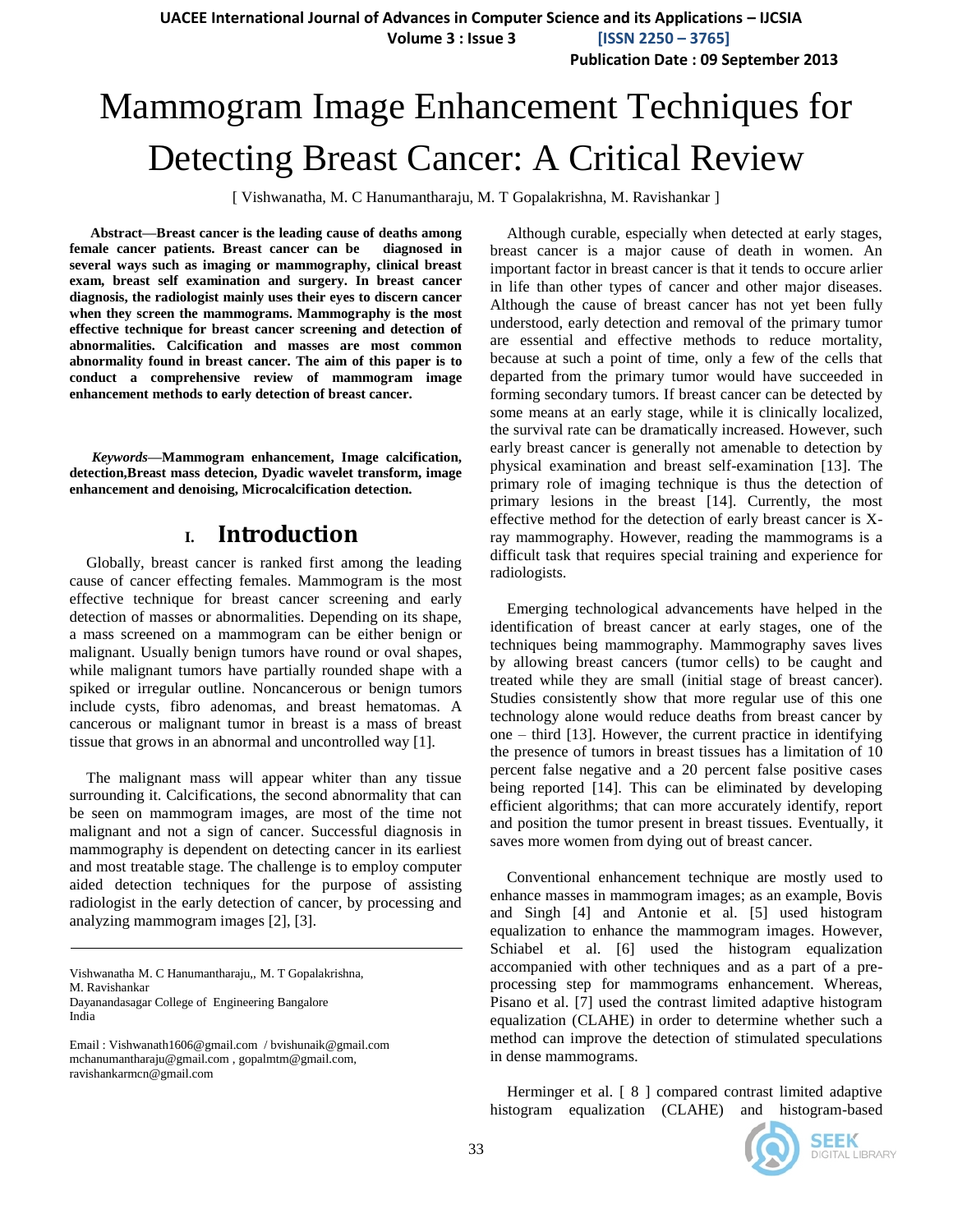#### **Publication Date : 09 September 2013**

intensity windowing (HIW) in order to determine which of them outperforms the other in the detection of stimulated masses in dense mammograms. The goal of this paper is to provide a review of recent mammogram enhancement methods. The rest of this paper is organized as follows: section II presents details of mammogram image enhancement methods,in section III presents the conclusion.

## **II. Mammogram Image Enhancement Techniques**

## *A. Image Contrast Enhancement in Wavelet Domain*

Jinsang et al. [9] proposed a direct image contrast enhancement algorithm in wavelet domain. The advantage of wavelet transform/multiscale enhancement method lie in that mammogram contain features with varying scale characteristics, subtle features such as masses are mostly contained in coarse scale. Thus the different features can be selected to be enhanced within different scale. In order to develop this algorithm author used the multiscale representation of the image and an appropriate wavelet synthesis filter, then the K level wavelet transform of image. Then wavelet transform is reconstructed by his algorithm. Author also used multiscale local contrast measures in wavelet domain to local contrast enhancement. In this algorithm author used different directional contrast enhancement such as vertical, horizontal and diagonal direction contrast enhancement. Inorder to measure the enhancement effectiveness quantitatively, a performance measure is used that is based on Laplacian operator in region of image. This region contrast measure is characterised by superior robustness to noise and jitter in comparison with other standard contrast measures.

In this method direct image enhancement algorithm is proposed for screening mammograms. The algorithm is based on a multiscale contrast measure defined in the wavelet domain. The advantage of this are the detail in the different scale are enhanced. Figures below 1, 2,3 shows the result of this method.

## *B. Breast Sonogram and Mammogram Enhancement Using*

Sadeer et al. [10] proposed a hybrid and repetitive smoothing sharpening technique, that employs a number of sequential and also parallel steps. Inorder to reduce the noise author applied descrete Laplace highpass operator filter, there by image contrast is enhanced. Before applying previous stageoutput as input to next stage a standard deviation is calculated. After calculating standard deviation output is applied to input as two individual parallel modules. In module B iterative smoothing is applied to the input image data.The number of iteration is determined by implementing a present thresholding level of iteration decision factor. The image is

smoothed by taking the nine pixel blocks, eight neighboring pixel, then output is stored in a array. The output data array is then used to calculate a new standard deviation value. Then comparison made between new standard deviation and product of older standard deviation value and iteration decision factor. The main purpose of this iterative smoothing is to eliminate as much as possible noise from the signal. Depending on number of pixel included in image and different contrast of image requires number of iteration. The value here is subjectively determined according to the output image quality. In the next step edge array histogram is equalized. Then canny edge detection filter is applied to the filtered to accentuate contour of the possible region of interest that could have been messed by the edge detection in parallel pathway.

Whereas module G applies mean blurring filter to eliminate noise while preserving most of the details. Next the edge attribute in the image data is determined by application of maximum difference of pixel intensity. The three output are then super imposed as three bands of RGB domain by assigning the Red band to the post Laplacian image, the Green band to the filtered and normal edge detection, and the blue band to canny edge detection contours from sequentially blurred and normalized image. The 24 bit image is then converted into 8 bit gray scale array using Pal model to readily enable comparison with the original gray scale image.The result of proposed method shown figure 4, 5.



Fig. 1. Original Mammogram Image of Ref. [9]

## *C. Mammographic Image Enhancement and denoising for Breast Cancer Detection Using Dyadic Wavelet Processing*

 Arianna et al. [11] proposed mammographic imageenhancement and denoising for breast cancer detection

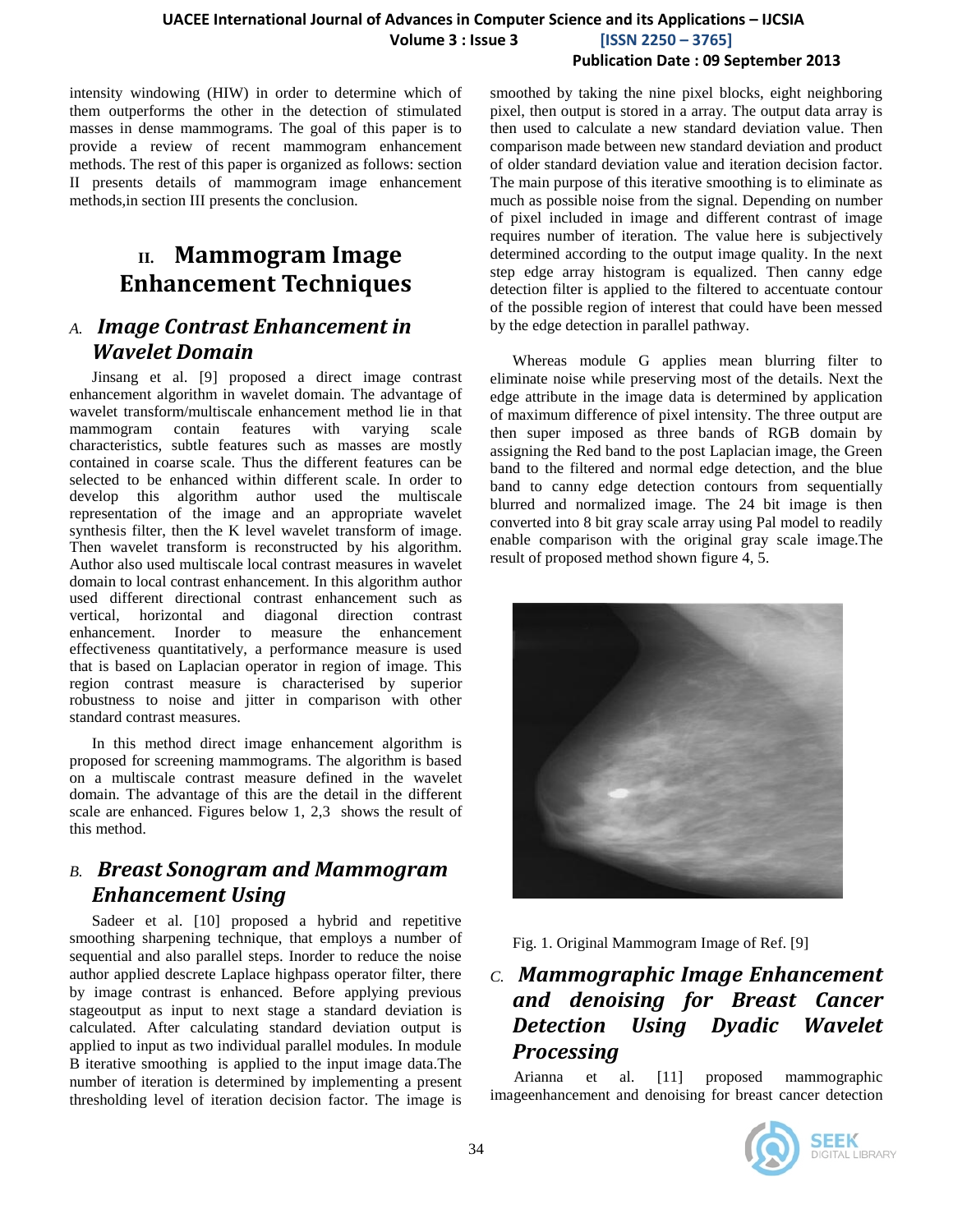using dyadic wavelet processing. To achieve edge preserving author used gradient and laplacian filters. Gradient is more suitable when using denoising operation because gradient coefficient exhibit higher signal to noise ratios with respect to replace onces. This operator is monotonically nondecreasing function to avoid the introduction of artefacts in the mammograms. In microcalcification detection section author described a general method to accomplish multiscale contrast



Fig. 2. 4-level subband decomposition using wavelet transfom of mammogram image of Ref. [9]



Fig. 3. Region cropped from original image and regions cropped from enhanced version of original image. (a) Region cropped from original image .(b) Region cropped from the enhanced mage with lambda= 1.8 (c) Region cropped from enhanced image with lambda= 2.8 (d) Region cropped from the enhanced image with lambda =  $4.6$  of Ref. [9]

enhancement. In the wavelet framework, linear and nonlinear enhancement operator have been proposed.To avoid the saturation of high value coefficient, which causes loss of detail

after the reconstruction process, the use of nonlinear filters used. Unfortunately designing a nonlinear enhancement function is a nontrivial task, and one has to take into account the following constraints. The nonlinear function has to be monotonically increases so that no artefacts are introduced during the processing and the reconstruction. Moreover, an area of low contrast has to be enhanced more that an area of high contrast so that saturation effect can be minimised after the rescaling procedure. Finally a sharp edge should not be blurred. Mass enhancement introduces much more difficult problem with respect to microcalcification. To operate a selective enhancement of relevant features, a segmentation method is used. To achieve multiscale edge detection, canyy edge detection operator is applied. However, the dyadic scale are not sufficient for the detection of masses in mammograms, a background removal algorithm based on the properties of morphological filter such as erosion and dilation are used. The result of this method shown in figure 6.



Fig. 4. Results examples of applying the Laplacian high pass filter of ref. [10]

## *D. Particle Swarm Optimization Based Contrast Limited Enhancement for Mammogram Images*

Shelda Mohan et al. [12] proposed a PSO based Contrast

Limited enhancement method. In the first step mean and standard deviation is calculated and initialize the enhancement parameter range. In this method it will highlight the finer detail of mammogram images. Enhanced image then given as input to the CLAHE .Here original image and enhanced parameter is given to the LCM. In the LCM, it will modify the image to produce finer detail hidden in mammogram image. In the CLAHE method divides the image in to appropriate region and applies histogram equalization to them. This method modifies the intensity value of the image employing a nonlinear methodology in order to maximize the contrast for all pixels of image. the clipping level selection of histogram

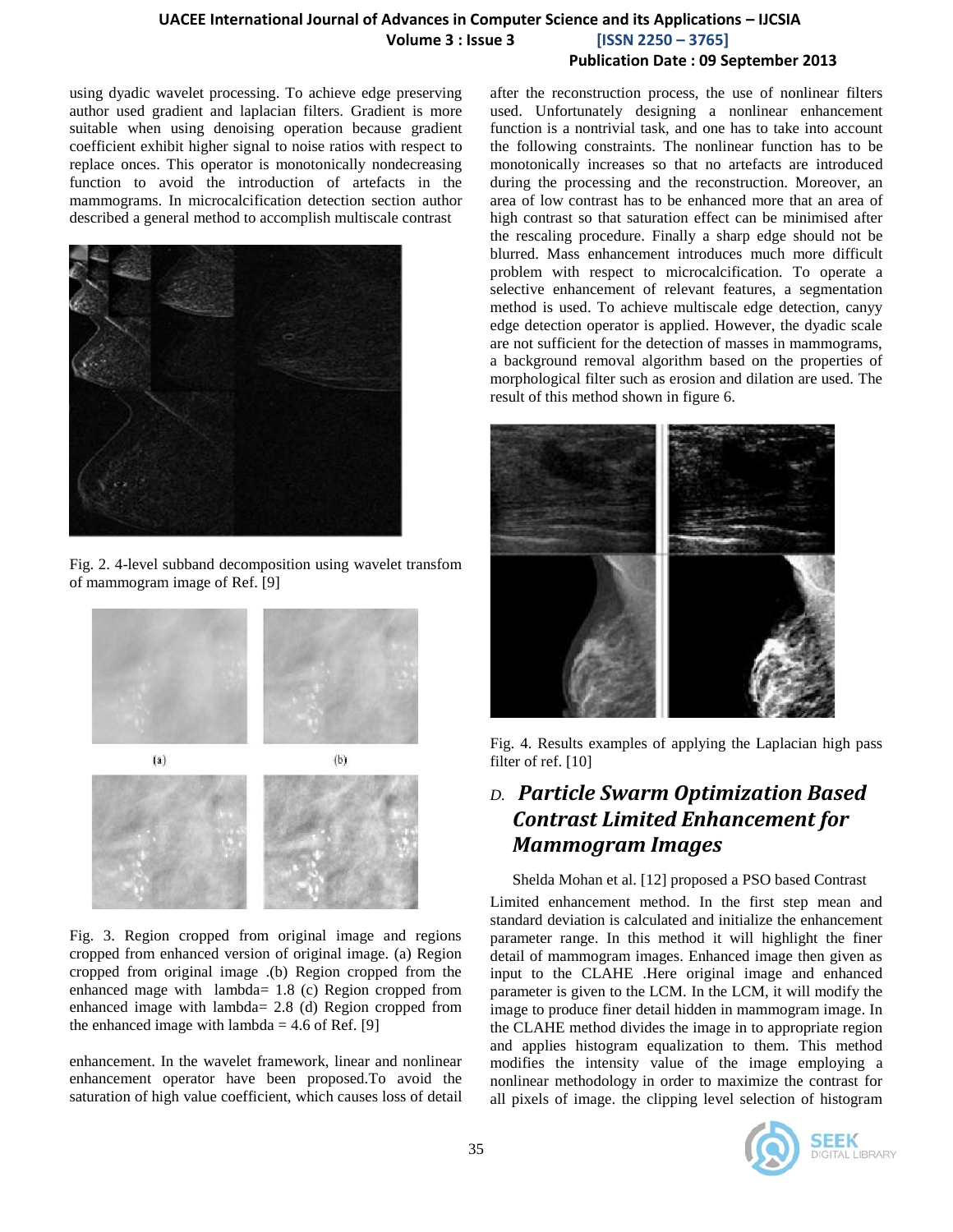#### **UACEE International Journal of Advances in Computer Science and its Applications – IJCSIA Volume 3 : Issue 3 [ISSN 2250 – 3765] Publication Date : 09 September 2013**

reduces the undesired noise amplification. The clipped pixels are undistributed to each gray level. The new histogram is different from the normal histogram because intensity of each pixel is limited by user selectable maximum. The CLAHE method can limit the noise enhancement. The enhancement parameter used in the LCMCLAHE algorithm is optimizes using the PSO algorithm. The result obtained from this algorithm is as shown in Figure 7.



Fig. 5. Resulting mammogram image of ref. [10]

## *E. Enhanced Accuracy of Breast Cancer Detection in Digital Mammograms Using Wavelet Analysis*

Sharanya padmanabhan et al. [15], Proposed This method, in this method, the work is divided into three stages. The first stage covers the mammogram preprocessing and detection of the breast region. The second stage uses the output of the first stage to detect suspicious densities (abnormalities) in the breast region. This stage covers feature extraction and selection. The set of features obtained from second stage is used as an input for the next stage. The third stage is the classification stage, where a mammogram is checked for the presence of tumor based on the feature vectors obtained from

the previous stage. Any suspicious density is classified further as one having a benign or malignant tumor. This stage helps in the diagnosis of breast cancer.

In stage one it involves the preprocessing of mammogram image is segmented in to limit the search for abnormalities from the background of mammogram in order to improve the quality of the image and reduce noise. This stage consists of 3 main steps such as removal of black background, removal of label, removal of pectoral muscle.



Fig. 6. Comparison between the mass identified by radiologist (white line) and that detected by the algorithm (black line). Enhancement method proposed in ref. [11]

## *F. Use of normal tissue context in computer-aided detection of masses in mammograms*

Rianne et al. [16] proposed a method to detect the masses in mammograms. In this CAD system consists of a preprocessing

stage, an initial detection stage and an interpretation stage in which the number of false positive detected regions is reduced. Preprocessing is done in three steps: segmentation into three areas (breast region, background, and pectoral muscle), pectoral equalization, and peripheral enhancement. Candidate mass regions are detected by performing an initial Detection. In this stage, five features are computed for each location on a regular grid in the image. These features are two gradient concentration measures, two spiculation measures, and one measure indicating the scale at which most spiculation is present. The features are fed into an ensemble of five neural networks that are each randomly initialized and trained on a small data set. For each location at the grid a likelihood score is computed by averaging the five network outputs. Together, these likelihood scores form a likelihood image. This likelihood image is smoothed and each local maximum in the likelihood image that exceeds a threshold is selected as a

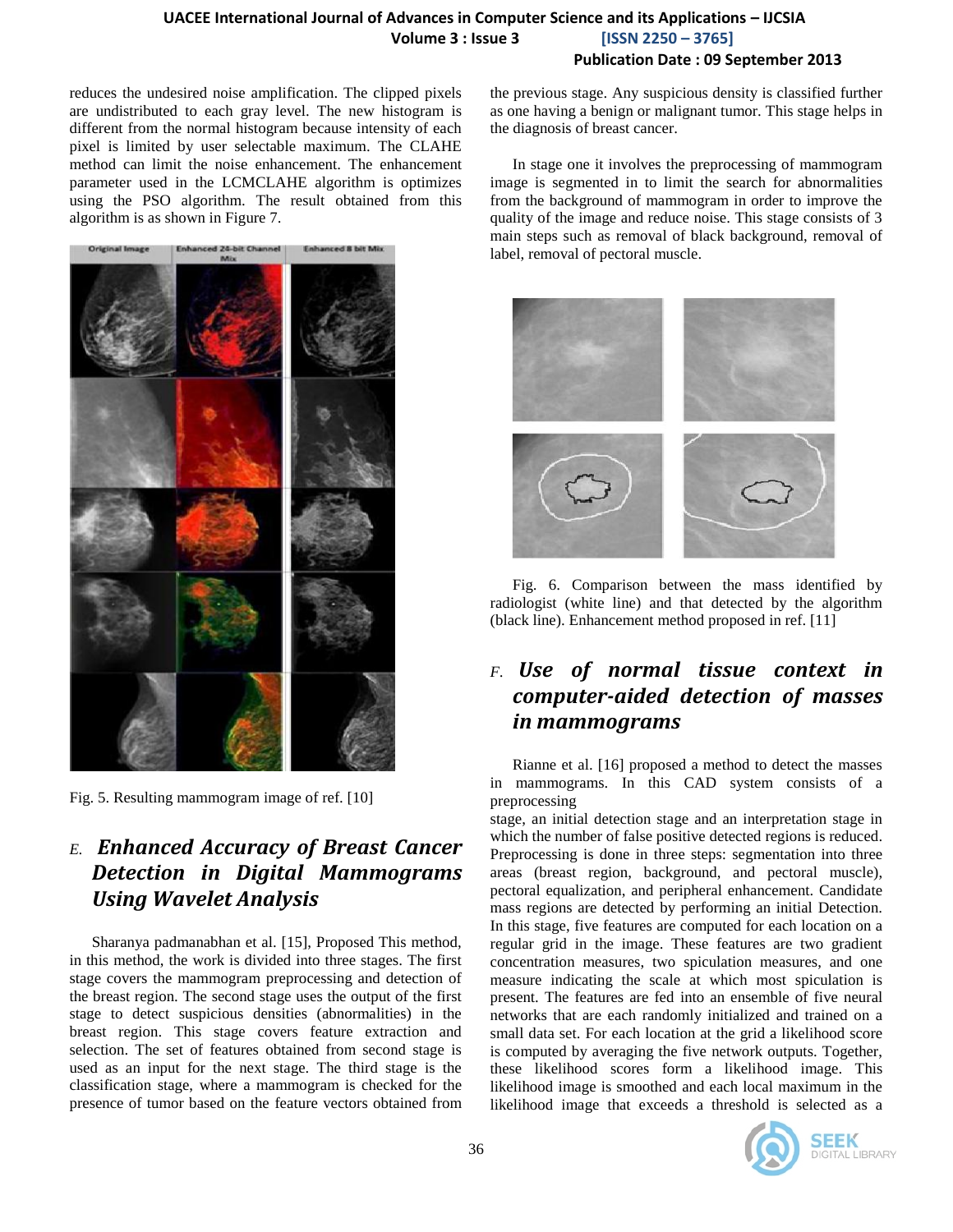**UACEE International Journal of Advances in Computer Science and its Applications – IJCSIA Volume 3 : Issue 3 [ISSN 2250 – 3765]**

**Publication Date : 09 September 2013**

candidate mass location. For each local maximum in the likelihood image a candidate mass region is segmented using a segmentation method based on dynamic programming. In the interpretation stage, the candidate masses are classified into normal or malignant tissue by computing a set of features for each segmented region. These features are the input for a second neural network classifier. By applying a threshold on the output of this classifier, the number of false positive detections is reduced without a large reduction in sensitivity. The features used in this stage measure region contrast, location, linear texture, density, region size, and compactness. In addition to these features, the five gradient concentration and spiculation features and the mass likelihood score computed in the initial detection stage are also used by the second stage classifier. Context features can be computed based on likelihood scores in several image areas. Contex measure for immediate surrounding of the candidate mass region, context measure for the whole breast, context measure for a specific band.

 When computing the three context features, the likelihood scores assigned to locations inside the candidate region and to locations very close to the segmentation border (2.4 mm and closer) were not used. In general, small likelihood scores are assigned to the majority of locations in an image while large likelihood scores are assigned to very few locations.There by computed th percentiles for the likelihood scores because this measure is less affected by the large amount of small scores than a measure such as the mean or median.The different steps involved in the method are shown in figure 11.



Fig. 7. Enhanced result of fatty mammogram image (a) Original image (b) Image enhancement using histogram equalization (c) Image enhancement using USM (d) Image enhancement using CLAHE (e) LCM enhanced image (f) Image enhanced by the method proposed in ref. [12].



Fig. 8. Normal mammogram, (a) Input image with label; (b) Preprocessed image after pectoral muscle suppression of ref. [15]



Fig. 9. Benign tumor mammogram, (a) input image with label; (b) preprocessed image after pectoral muscle suppression of ref. [15]



Fig. 10. Malignant tumor mammogram, (a) input image with label; (b) preprocessed image after pectoral muscle suppression of ref. [15]

## *III. CONCLUSION*

This paper presented a comprehensive review of mammogram image enhancement methods. From the review, it is obvious that the results produced from the different enhancement techniques are best suited for enhancing both masses and micro-calcifications.